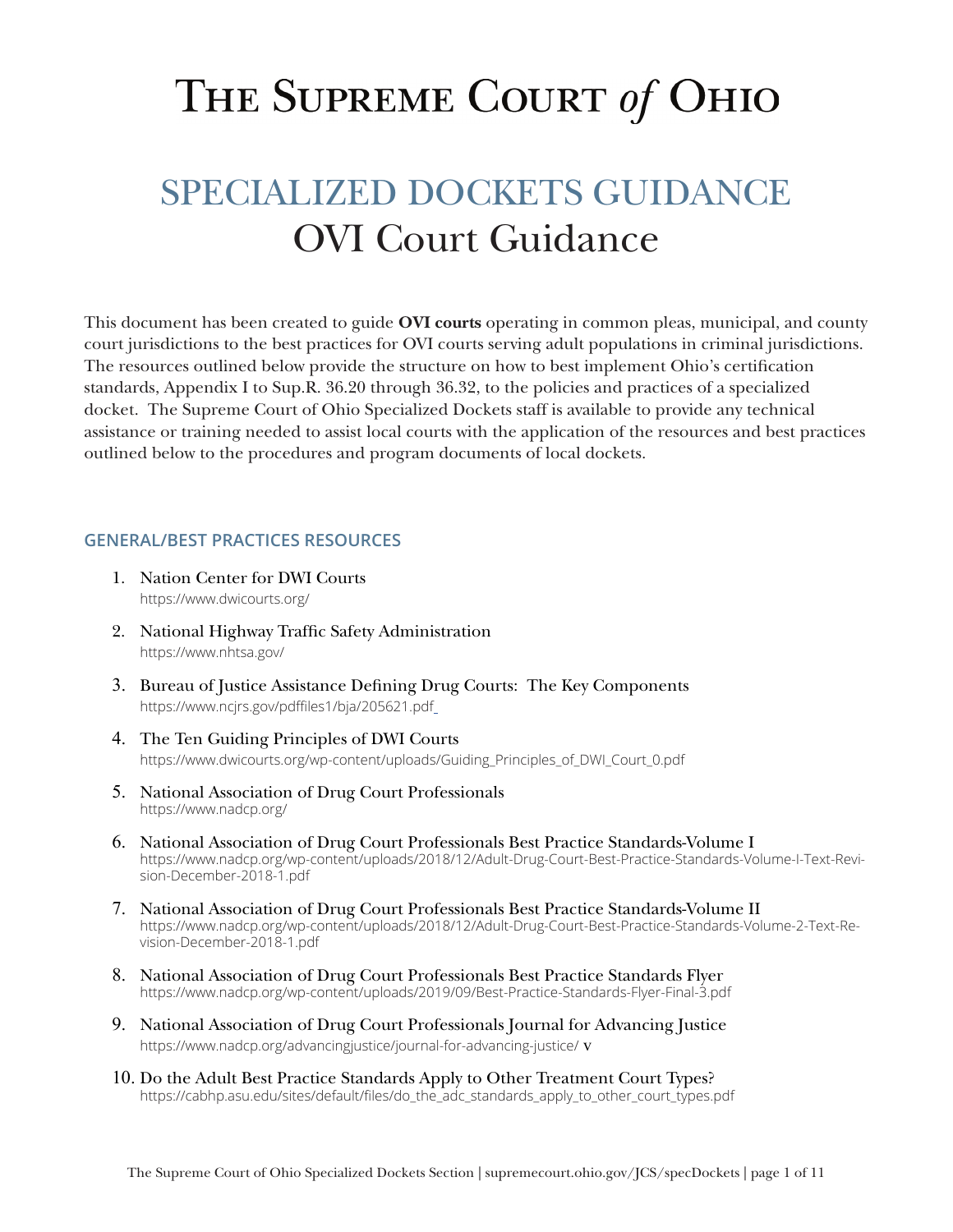#### 11. National Drug Court Institute <https://www.ndci.org/>

- 12. National Drug Court Resource Center <https://ndcrc.org/>
- 13. Center for Court Innovation [https://www.courtinnovation.org/areas-of-focus/treatment-courts](https://www.courtinnovation.org/areas-of-focus/treatment-courts )

### 14. National Center for State Courts

<https://www.ncsc.org/services-and-experts/areas-of-expertise/problem-solving-courts>

- 15. Supreme Court of Ohio Specialized Dockets Section Services <https://www.sconet.state.oh.us/JCS/specDockets/SDServices.pdf>
- 16. COVID-19 Resources for Treatment Courts <https://www.nadcp.org/covid-19-resources/>
- 17. Supreme Court of Ohio Standards COVID Guidance <https://www.sconet.state.oh.us/coronavirus/resources/specDocketCertStandsCOVID19032020.pdf>

# **Resources Specific to Ohio's Standards**

# **Standard 1. Planning Process**

- 1. Design a Treatment Court <https://www.ndci.org/resource/training/treatment-court-design/>
- 2. DWI Court Foundational Training <https://www.dwicourts.org/resources/training/foundational-training/>
- 3. Adult Drug Court Planning Process Checklist [https://ndcrc.org/wp-content/uploads/2020/05/NADCP\\_Adult\\_Drug\\_Court\\_Planning\\_Process\\_Checklist.pdf](https://ndcrc.org/wp-content/uploads/2020/05/NADCP_Adult_Drug_Court_Planning_Process_Checklist.pdf)
- 4. Essential Elements of Adult Drug Courts [https://courses.ncsc.org/course/NDCI\\_Essentials](https://courses.ncsc.org/course/NDCI_Essentials  )
- 5. DWI Court Model Compliance Checklist [https://www.dwicourts.org/wp-content/uploads/2011%20NCDC%20Checklist%20Final-Form\\_0.pdf](https://www.dwicourts.org/wp-content/uploads/2011%20NCDC%20Checklist%20Final-Form_0.pdf)
- 6. Ignition Interlock Device Guidelines for DWI Courts [https://www.dwicourts.org/wp-content/uploads/Guidelines%20for%20the%20Use%20of%20Ignition%20Inter](https://www.dwicourts.org/wp-content/uploads/Guidelines%20for%20the%20Use%20of%20Ignition%20Interlock%20Devices%20in%20DWI%20Courts%20-%20Final.pdf)[lock%20Devices%20in%20DWI%20Courts%20-%20Final.pdf](https://www.dwicourts.org/wp-content/uploads/Guidelines%20for%20the%20Use%20of%20Ignition%20Interlock%20Devices%20in%20DWI%20Courts%20-%20Final.pdf)
- 7. The Judicial Drug Court Benchbook <https://www.ndci.org/wp-content/uploads/2016/05/Judicial-Benchbook-2017-Update.pdf>
- 8. Sustainability <https://www.ndci.org/sustainability/>
- 9. Sustainability-Beyond Funding, a Treatment Plan to Keep a DUI Court Strong and Healthy [https://www.dwicourts.org/e-learning/sustainability-beyond-funding-a-treatment-plan-to-keep-a-dui-court-strong](https://www.dwicourts.org/e-learning/sustainability-beyond-funding-a-treatment-plan-to-keep-a-dui-court-strong-and-healthy/)[and-healthy/](https://www.dwicourts.org/e-learning/sustainability-beyond-funding-a-treatment-plan-to-keep-a-dui-court-strong-and-healthy/)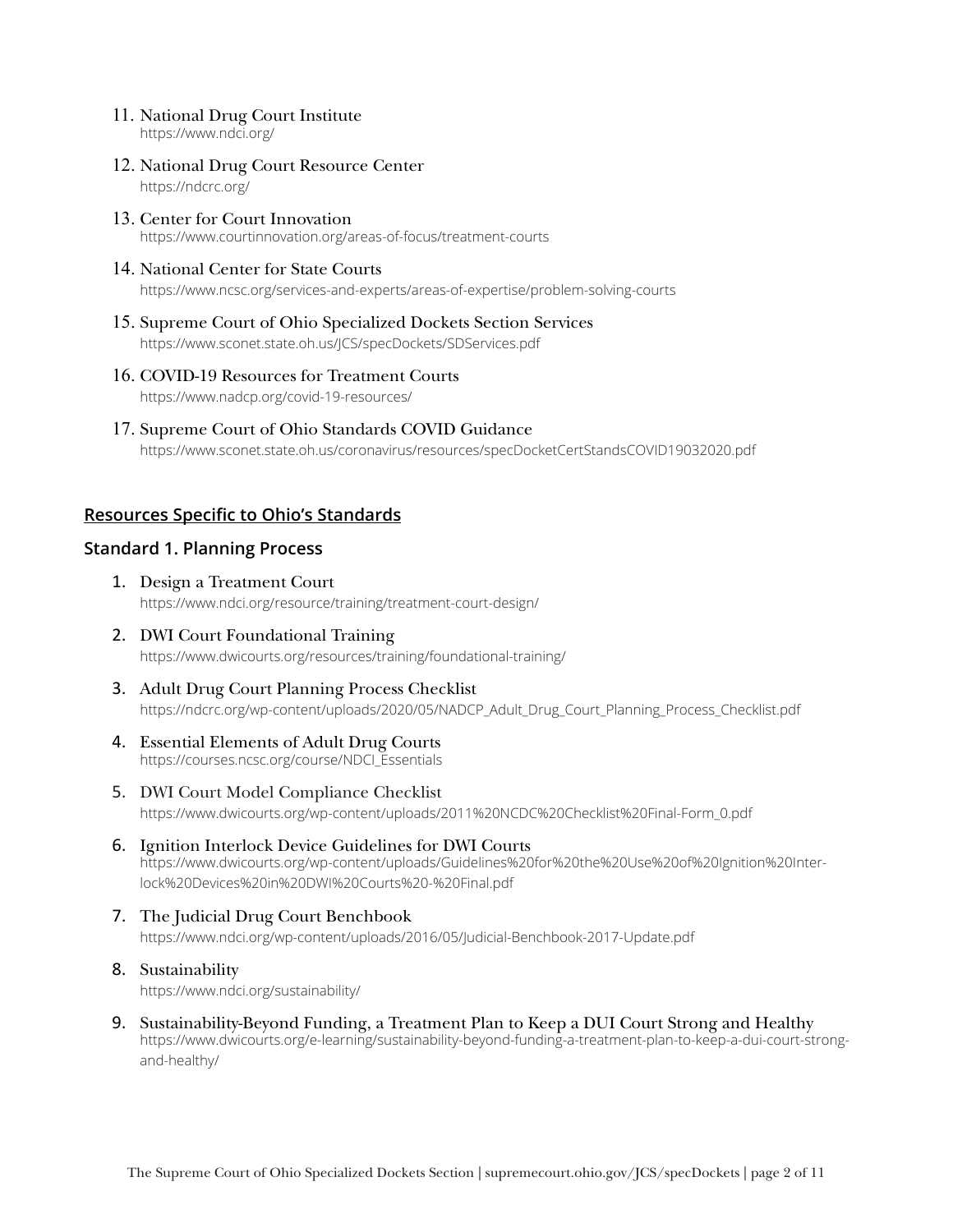### **Standard 1. Planning Process** *- cont.*

10. Building Recovery-Oriented Systems of Care for Drug Court Participants

<https://www.ndci.org/wp-content/uploads/Recovery-Oriented%20Systems%20of%20Care.pdf>

- 11. Drug Court Review <https://www.ndci.org/resource/publications/drug-court-review/>
- 12. Research Update on DWI Courts [https://www.dwicourts.org/wp-content/uploads/The%20Bottom%20Line\\_0.pdf](https://www.dwicourts.org/wp-content/uploads/The%20Bottom%20Line_0.pdf)
- 13. The Multi-Site Drug Court Evaluation <https://www.ndci.org/wp-content/uploads/2018/09/Multisite-Adult-Drug-Court-Evaluation-NADCP.pdf>
- 14. Research Update on Adult Drug Courts [https://www.ndci.org/wp-content/uploads/2018/09/Research-Update-on-Adult-Drug-Courts-NADCP\\_1.pdf](https://www.ndci.org/wp-content/uploads/2018/09/Research-Update-on-Adult-Drug-Courts-NADCP_1.pdf)
- 15. Sample Documents <https://www.ndci.org/resource/sample-documents/>
- 16. Ethical Considerations for Judges and Attorneys in Drug Court <https://www.ndci.org/wp-content/uploads/ethicalconsiderations.pdf>

# **Standard 2. Legal and Clinical Eligibility**

- 1. National Association of Drug Court Professionals Best Practice Standards-Volume I https://www.[nadcp.org/wp-content/uploads/2018/12/Adult-Drug-Court-Best-Practice-Standards-Volume-I-Text-](https://www.nadcp.org/wp-content/uploads/2018/12/Adult-Drug-Court-Best-Practice-Standards-Volume-I-Text-Revision-December-2018-1.pdf)[Revision-December-2018-1.pdf](https://www.nadcp.org/wp-content/uploads/2018/12/Adult-Drug-Court-Best-Practice-Standards-Volume-I-Text-Revision-December-2018-1.pdf)
- 2. Serving Veterans in DWI Courts <https://www.dwicourts.org/e-learning/serving-veterans-in-dwi-courts/>
- 3. Know Who They Are and What They Need: Screenings and Assessment for Co-Occurring **Disorders**

[https://www.ndci.org/know-who-they-are-and-what-they-need-screening-and-assessment-for-co-occurring-disor](https://www.ndci.org/know-who-they-are-and-what-they-need-screening-and-assessment-for-co-occurring-disorders/)[ders/](https://www.ndci.org/know-who-they-are-and-what-they-need-screening-and-assessment-for-co-occurring-disorders/)

- 4. Selecting and Using Risk and Need Assessments <https://www.ndci.org/wp-content/uploads/2018/09/Fact-Sheet-Risk-Assessment.pdf>
- 5. Targeting the Right Participants for Adult Drug Courts <https://www.ndci.org/wp-content/uploads/2019/04/Targeting-The-Right-Participants.pdf>
- 6. The Most Carefully Studied, Yet Least Understood, Terms in the Criminal Justice Lexicon: Risk, Need, and Responsivity <https://www.prainc.com/risk-need-responsitivity/>
- 7. Alternative Tracks in Adult Drug Courts <https://www.ndci.org/wp-content/uploads/2018/09/AlternativeTracksInAdultDrugCourts.pdf>
- 8. National Drug Court Institute Equity and Inclusion Resources <https://www.ndci.org/resource/training/equity/>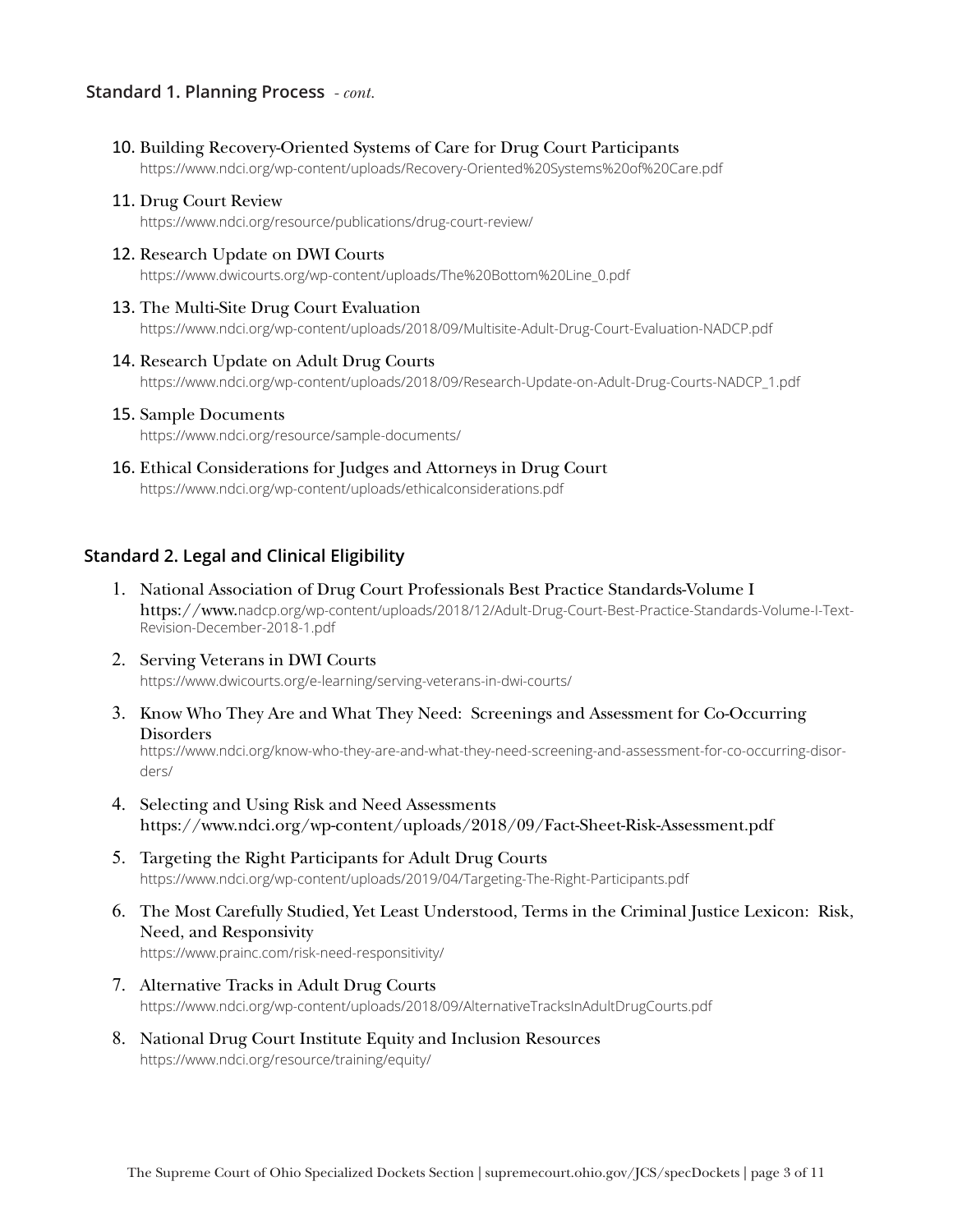# **Standard 3. Program Entry and Case Flow**

- 1. National Association of Drug Court Professionals Best Practice Standards-Volume I [https://www.nadcp.org/wp-content/uploads/2018/12/Adult-Drug-Court-Best-Practice-Standards-Volume-I-Text-Revi](https://www.nadcp.org/wp-content/uploads/2018/12/Adult-Drug-Court-Best-Practice-Standards-Volume-I-Text-Revision-December-2018-1.pdf)[sion-December-2018-1.pdf](https://www.nadcp.org/wp-content/uploads/2018/12/Adult-Drug-Court-Best-Practice-Standards-Volume-I-Text-Revision-December-2018-1.pdf)
- 2. Selecting and Using Risk and Need Assessments [https://www.ndci.org/wp-content/uploads/2018/09/Fact-Sheet-Risk-Assessment.pdf](https://www.ndci.org/wp-content/uploads/2018/09/Fact-Sheet-Risk-Assessment.pdf )
- 3. Development and Use of the Impaired Driving Assessment <https://www.dwicourts.org/e-learning/development-and-use-of-the-impaired-driving-assessment/>
- 4. Computerized Assessment and Referral System (CARS): Screening and Assessment of Co-Occurring Disorders

[https://www.dwicourts.org/e-learning/webinar-computerized-assessment-and-referral-system-cars-screen](https://www.dwicourts.org/e-learning/webinar-computerized-assessment-and-referral-system-cars-screening-and-assessment-of-co-occurring-disorders/)[ing-and-assessment-of-co-occurring-disorders/](https://www.dwicourts.org/e-learning/webinar-computerized-assessment-and-referral-system-cars-screening-and-assessment-of-co-occurring-disorders/)

- 5. National Drug Court Institute Annals of Research and Knowledge (ARK) <https://www.ndci.org/resource/the-ark/>
- 6. Treatment Provider Training <https://www.ndci.org/resource/training/treatment-provider-training/>
- 7. Confidentiality and Drug Courts <https://nadcpconference.org/wp-content/uploads/2018/05/SB-5.pdf>
- 8. Substance Abuse Confidentiality Regulations <https://www.samhsa.gov/about-us/who-we-are/laws-regulations/confidentiality-regulations-faqs>
- 9. Fact Sheet: SAMHSA 42 CFR Part 2 Revised Rule <https://www.hhs.gov/about/news/2020/07/13/fact-sheet-samhsa-42-cfr-part-2-revised-rule.html>
- 10. Licensed Mental Health Clinician Administered Assessments and Measures:
	- DSM-5 Cross cutting measure (Comprehensive DSM-5 Diagnosis Tool for MH & SUD) [https://www.psychiatry.org/psychiatrists/practice/dsm/educational-resources/assessment-measures](https://urldefense.proofpoint.com/v2/url?u=https-3A__www.psychiatry.org_psychiatrists_practice_dsm_educational-2Dresources_assessment-2Dmeasures&d=DwMF3g&c=6KMr9aKcY5ZeTt8IYXTvlC5MSwtdlUYOCK3E7eNqHsk&r=9t80u4XpN1B5eC_KqgCGH6UX9bSoZEPSrD2O8OtjMM8&m=JW21h25k9yhMpxU4gB8yAIAbGqsLPhHHLhQbiAnNPrA&s=DnkO4A0egHLfgCwKQ83a1sKwJaYWaDbfIrzsUQTN3F4&e=)
	- Beck Depression Inventory-II (BDI-II) [https://www.pearsonassessments.com/store/usassess](https://www.pearsonassessments.com/store/usassessments/en/Store/Professional-Assessments/Personality-%26-Biopsychosocial/Beck-Depression-Inventory-II/p/100000159.html)[ments/en/Store/Professional-Assessments/Personality-%26-Biopsychosocial/Beck-Depression-Invento](https://www.pearsonassessments.com/store/usassessments/en/Store/Professional-Assessments/Personality-%26-Biopsychosocial/Beck-Depression-Inventory-II/p/100000159.html)[ry-II/p/100000159.html](https://www.pearsonassessments.com/store/usassessments/en/Store/Professional-Assessments/Personality-%26-Biopsychosocial/Beck-Depression-Inventory-II/p/100000159.html)
	- Beck Anxiety Inventory (BAI) <https://www.gphealth.org/media/1087/anxiety.pdf>
	- Generalized Anxiety Disorder 7-Item Scale (GAD-7) [https://med.dartmouth-hitchcock.org/docu](https://med.dartmouth-hitchcock.org/documents/GAD-7-anxiety-screen.pdf)[ments/GAD-7-anxiety-screen.pdf](https://med.dartmouth-hitchcock.org/documents/GAD-7-anxiety-screen.pdf)
	- Mental Health Screening Form-III (MHSFIII) [http://forensiccounselor.org/images/file/MHSF%20](http://forensiccounselor.org/images/file/MHSF%20III.pdf) [III.pdf](http://forensiccounselor.org/images/file/MHSF%20III.pdf)
	- Modified Mini-Screen (MMS) <http://www.bhevolution.org/public/document/mms.pdf>
	- Mood Disorder Questionnaire (MDQ) [https://www.ohsu.edu/sites/default/files/2019-06/cms-quali](https://www.ohsu.edu/sites/default/files/2019-06/cms-quality-bipolar_disorder_mdq_screener.pdf)[ty-bipolar\\_disorder\\_mdq\\_screener.pdf](https://www.ohsu.edu/sites/default/files/2019-06/cms-quality-bipolar_disorder_mdq_screener.pdf)
	- Symptom Checklist-90-Revised (SCL-90-R) [https://www.pearsonassessments.com/store/usassess](https://www.pearsonassessments.com/store/usassessments/en/Store/Professional-Assessments/Personality-%26-Biopsychosocial/Symptom-Checklist-90-Revised/p/100000645.html)[ments/en/Store/Professional-Assessments/Personality-%26-Biopsychosocial/Symptom-Checklist-90-Re](https://www.pearsonassessments.com/store/usassessments/en/Store/Professional-Assessments/Personality-%26-Biopsychosocial/Symptom-Checklist-90-Revised/p/100000645.html)[vised/p/100000645.html](https://www.pearsonassessments.com/store/usassessments/en/Store/Professional-Assessments/Personality-%26-Biopsychosocial/Symptom-Checklist-90-Revised/p/100000645.html)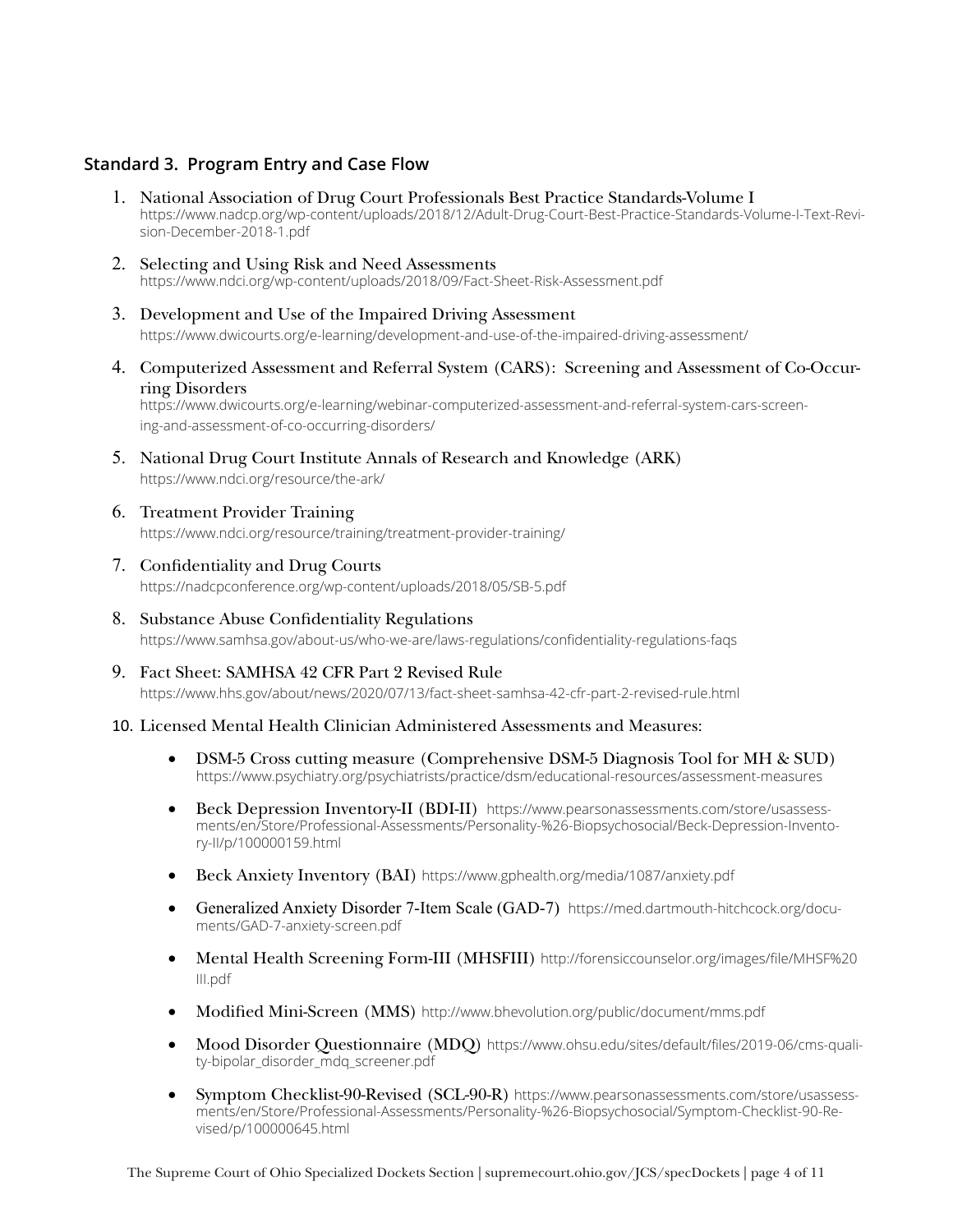# **Standard 3. Program Entry and Case Flow** *- cont.*

- 11. SUD Specific (all are ASAM recommended and Cross Culturally Appropriate)
	- • NIDA Modified ASSIST Drug Use Screening Tool [https://www.drugabuse.gov/sites/default/files/](https://www.drugabuse.gov/sites/default/files/pdf/nmassist.pdf) [pdf/nmassist.pdf](https://www.drugabuse.gov/sites/default/files/pdf/nmassist.pdf)
	- Alcohol Use Disorders Identification Test (AUDIT)- [https://www.drugabuse.gov/sites/default/](https://www.drugabuse.gov/sites/default/files/audit.pdf) [files/audit.pdf](https://www.drugabuse.gov/sites/default/files/audit.pdf)
- 12. Trauma and TBI Specific Screens and Measures:
	- Life Experiences Checklist (LEC) [https://www.ptsd.va.gov/professional/assessment/te-measures/life\\_events\\_checklist.asp](https://www.ptsd.va.gov/professional/assessment/te-measures/life_events_checklist.asp)
	- • PTSD Checklist (PCL) <https://www.ptsd.va.gov/professional/assessment/adult-sr/ptsd-checklist.asp>
	- • Adverse Childhood Experiences (ACE) [https://www.cdc.gov/violenceprevention/aces/about.html?CDC\\_AA\\_refVal=https%3A%2F%2Fwww.cdc.gov-](https://www.cdc.gov/violenceprevention/aces/about.html?CDC_AA_refVal=https%3A%2F%2Fwww.cdc.gov%2Fviolenceprevention%2Facestudy%2Fabout.html) [%2Fviolenceprevention%2Facestudy%2Fabout.html](https://www.cdc.gov/violenceprevention/aces/about.html?CDC_AA_refVal=https%3A%2F%2Fwww.cdc.gov%2Fviolenceprevention%2Facestudy%2Fabout.html)
	- • Traumatic Brain Injury OSU TBI ID: [https://wexnermedical.osu.edu/neurological-institute/departments-and-centers/research-centers/ohio-val](https://wexnermedical.osu.edu/neurological-institute/departments-and-centers/research-centers/ohio-valley-center-for-brain-injury-prevention-and-rehabilitation/osu-tbi-id)[ley-center-for-brain-injury-prevention-and-rehabilitation/osu-tbi-id](https://wexnermedical.osu.edu/neurological-institute/departments-and-centers/research-centers/ohio-valley-center-for-brain-injury-prevention-and-rehabilitation/osu-tbi-id)
	- Clinician Administered PTSD Scale (CAPS-5) <https://www.ptsd.va.gov/professional/assessment/adult-int/caps.asp>

#### 13. Critical Issues for Defense Attorneys in Drug Court

<https://www.ndci.org/wp-content/uploads/Mono4.CriticalIssues.pdf>

#### 14. The Role of Defense Counsel in Drug Courts

<https://www.american.edu/spa/jpo/initiatives/drug-court/upload/defense-counsel-fact-sheet.pdf>

# **Standard 4. Treatment and Rehabilitation**

- 1. National Association of Drug Court Professionals Best Practice Standards-Volume I [https://www.nadcp.org/wp-content/uploads/2018/12/Adult-Drug-Court-Best-Practice-Standards-Volume-I-Text-Revi](https://www.nadcp.org/wp-content/uploads/2018/12/Adult-Drug-Court-Best-Practice-Standards-Volume-I-Text-Revision-December-2018-1.pdf)[sion-December-2018-1.pdf](https://www.nadcp.org/wp-content/uploads/2018/12/Adult-Drug-Court-Best-Practice-Standards-Volume-I-Text-Revision-December-2018-1.pdf)
- 2. National Association of Drug Court Professionals Best Practice Standards-Volume II [https://www.nadcp.org/wp-content/uploads/2018/12/Adult-Drug-Court-Best-Practice-Standards-Volume-2-Text-Re](https://www.nadcp.org/wp-content/uploads/2018/12/Adult-Drug-Court-Best-Practice-Standards-Volume-2-Text-Revision-December-2018-1.pdf)[vision-December-2018-1.pdf](https://www.nadcp.org/wp-content/uploads/2018/12/Adult-Drug-Court-Best-Practice-Standards-Volume-2-Text-Revision-December-2018-1.pdf)
- 3. SAMHSA Evidence-Based Practices Resource Center <https://www.samhsa.gov/ebp-resource-center>
- 4. Treatment Provider Training <https://www.ndci.org/resource/training/treatment-provider-training/>
- 5. How to Assess Quality Treatment Providers https://www.ncsc.org/\_\_data/assets/pdf\_file/0012/17103/quality\_tx\_provider\_assessment\_rjoi.pdf
- 6. Expanding Your Treatment Options for Individuals with Co-Occurring Disorders <https://www.ndci.org/expanding-your-treatment-options-for-individuals-with-co-occurring-disorders/>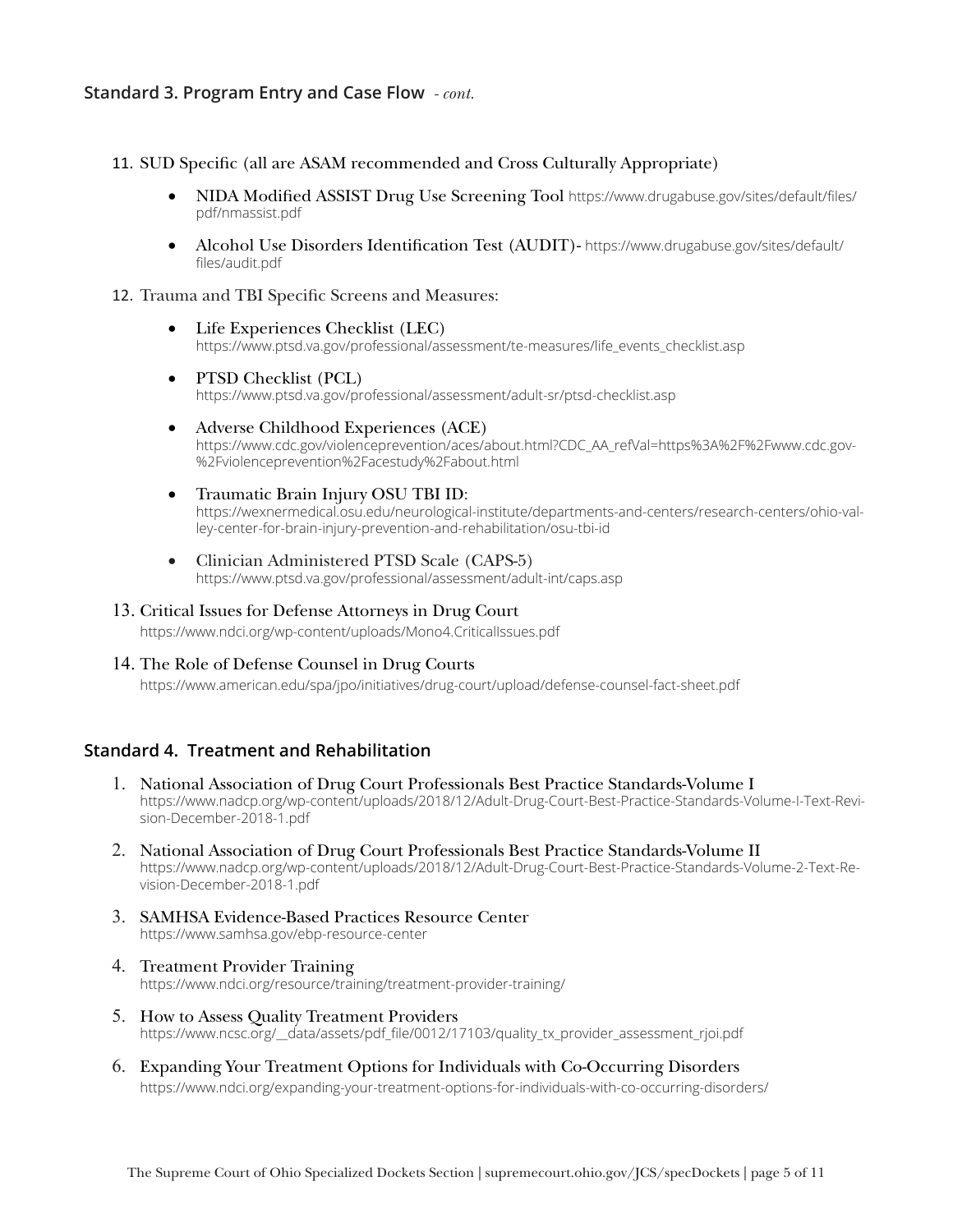# **Standard 4. Treatment and Rehabilitation** *- cont.*

- 7. Six Steps to Improve Your Drug Court Outcomes for Adults with Co-Occurring Disorders <https://www.ndci.org/wp-content/uploads/2018/09/C-O-FactSheet.pdf>
- 8. Effective Alcohol Treatment: Doing the Right Thing the Right Way <https://www.ndci.org/effective-alcohol-treatment-doing-the-right-thing-the-right-way/>
- 9. Evidence Based Practices <https://www.ndci.org/evidence-based-practices/>
- 10. Psychopharmacology <https://www.ndci.org/psychopharmacology/>
- 11. Post-Traumatic Stress Disorder <https://www.ndci.org/post-traumatic-stress-disorder/>
- 12. Designer Drugs: What Drug Court Practitioners Need to Know <https://www.ndci.org/wp-content/uploads/Designer%20Drugs.pdf>
- 13. Methamphetamine in Treatment Court <https://courses.ncsc.org/course/meth>
- 14. Relapse <https://www.ndci.org/post-8955/>
- 15. Medication Assisted Treatment

<https://www.ndci.org/resource/training/medication-assisted-treatment/online-course/>

16. The Supreme Court of Ohio Principles for the Use of Medication Assisted Treatment in Drug Courts

<https://www.supremecourt.ohio.gov/JCS/specDockets/resources/MATPrinciples.pdf>

- 17. A Drug Court Team Member's Guide to Medication in Addiction Treatment [https://www.ndci.org/wp-content/uploads/2019/02/Pocket-Guide-B\\_DC-Team-Members.pdf](https://www.ndci.org/wp-content/uploads/2019/02/Pocket-Guide-B_DC-Team-Members.pdf)
- 18. A Drug Court Clinician's Guide for Linking People to Opioid Treatment Services [https://www.ndci.org/wp-content/uploads/2019/02/Pocket-Guide-A\\_Clinicians.pdf](https://www.ndci.org/wp-content/uploads/2019/02/Pocket-Guide-A_Clinicians.pdf)
- 19. Understanding Medication in Addiction Treatment for Drug Court Participants [https://www.ndci.org/wp-content/uploads/2019/02/Pocket-Guide-C\\_Participants.pdf](https://www.ndci.org/wp-content/uploads/2019/02/Pocket-Guide-C_Participants.pdf)
- 20. Medication Assisted Treatment for Opioid Use Disorders in Drug Courts [https://www.ndci.org/wp-content/uploads/2018/09/mat\\_fact\\_sheet-1.pdf](https://www.ndci.org/wp-content/uploads/2018/09/mat_fact_sheet-1.pdf)
- 21. Understanding and Detecting Prescription Drug Misuse and Misuse Disorders [https://www.ndci.org/wp-content/uploads/2018/09/18371\\_NDCI\\_Rx\\_Drugs\\_FS\\_v4.pdf](https://www.ndci.org/wp-content/uploads/2018/09/18371_NDCI_Rx_Drugs_FS_v4.pdf)
- 20. MAT Basics and How to Find a Quality MAT Provider [https://www.ncsc.org/\\_\\_data/assets/pdf\\_file/0022/16771/medication\\_assisted\\_treatment\\_rjoi.pdf](https://www.ncsc.org/__data/assets/pdf_file/0022/16771/medication_assisted_treatment_rjoi.pdf)
- 21. Transitioning to a Family Centered Approach <https://www.ndci.org/resources/transitioning-to-a-family-centered-approach/>

#### 22. Naloxone

<https://www.ndci.org/resource/training/e-learning/naloxone-training/>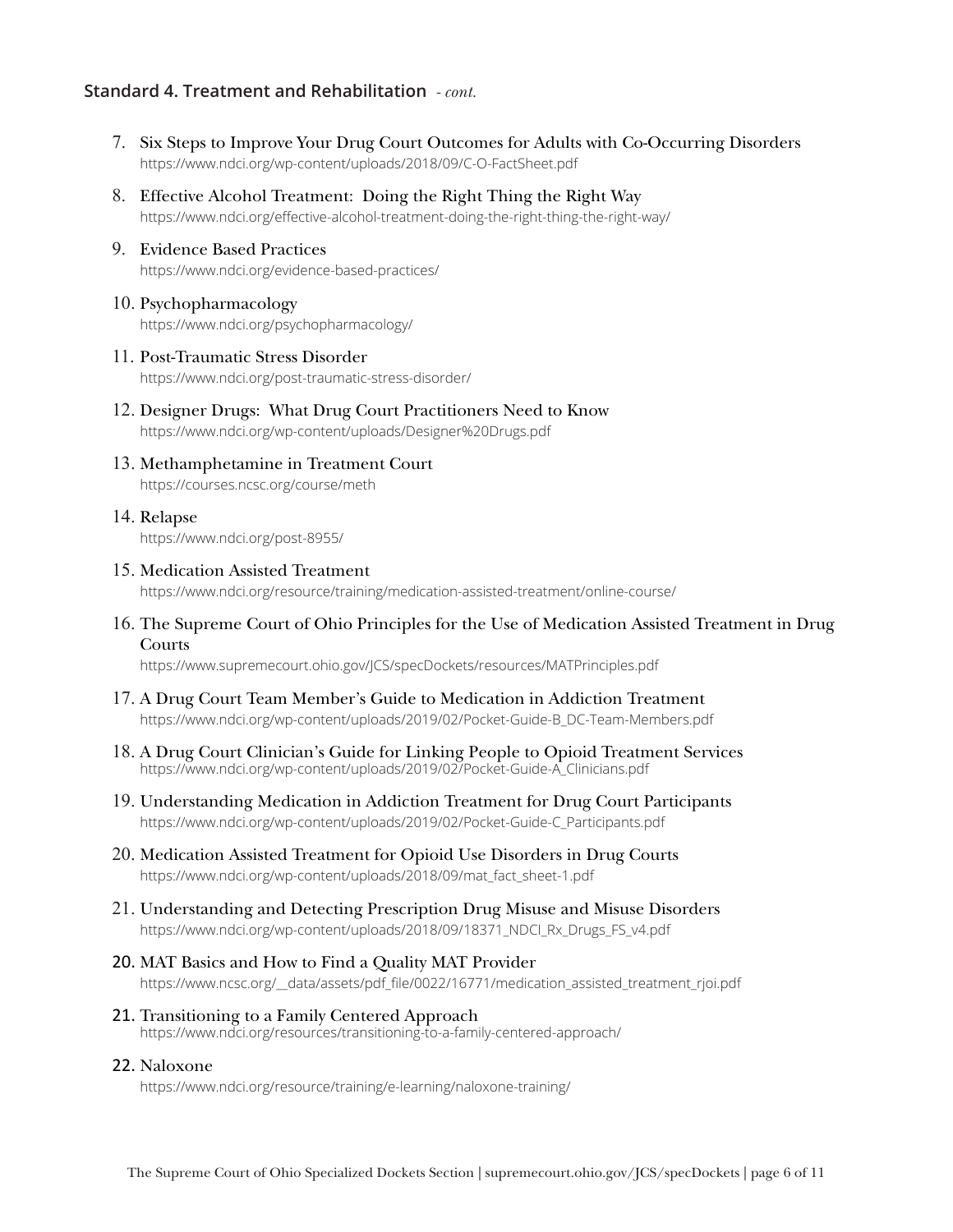# **Standard 4. Treatment and Rehabilitation** *- cont.*

- 23. Please see the Supreme Court of Ohio's Domestic Violence Drug Court Guiding Document
- 24. Please see the Supreme Court of Ohio's CORE COMPONENTS OF DOMESTIC VIOLENCE COURTS: A National Perspective for Ohio Courts
- 25. Supreme Court of Ohio Language Services Program <https://www.sconet.state.oh.us/JCS/interpreterSvcs/default.asp>
- 26. From Drug Court to Classroom

<https://www.courtinnovation.org/publications/drug-court-classroom-creating-court-college-program-interns-manual>

### **Standard 5. Docket Progressions**

- 1. National Association of Drug Court Professionals Best Practice Standards-Volume I [https://www.nadcp.org/wp-content/uploads/2018/12/Adult-Drug-Court-Best-Practice-Standards-Volume-I-Text-Revi](https://www.nadcp.org/wp-content/uploads/2018/12/Adult-Drug-Court-Best-Practice-Standards-Volume-I-Text-Revision-December-2018-1.pdf)[sion-December-2018-1.pdf](https://www.nadcp.org/wp-content/uploads/2018/12/Adult-Drug-Court-Best-Practice-Standards-Volume-I-Text-Revision-December-2018-1.pdf)
- 2. National Association of Drug Court Professionals Best Practice Standards-Volume II [https://www.nadcp.org/wp-content/uploads/2018/12/Adult-Drug-Court-Best-Practice-Standards-Volume-2-Text-Re](https://www.nadcp.org/wp-content/uploads/2018/12/Adult-Drug-Court-Best-Practice-Standards-Volume-2-Text-Revision-December-2018-1.pdf)[vision-December-2018-1.pdf](https://www.nadcp.org/wp-content/uploads/2018/12/Adult-Drug-Court-Best-Practice-Standards-Volume-2-Text-Revision-December-2018-1.pdf)
- 3. Sample Documents

<https://www.ndci.org/resource/sample-documents/>

4. Revisiting the Phases in Adult Drug & DWI Treatment Courts <https://nadcpconference.org/wp-content/uploads/2017/06/TS-9.pdf>

## **Standard 6. Treatment Team**

- 1. National Association of Drug Court Professionals Best Practice Standards-Volume I [https://www.nadcp.org/wp-content/uploads/2018/12/Adult-Drug-Court-Best-Practice-Standards-Volume-I-Text-Revi](https://www.nadcp.org/wp-content/uploads/2018/12/Adult-Drug-Court-Best-Practice-Standards-Volume-I-Text-Revision-December-2018-1.pdf)[sion-December-2018-1.pdf](https://www.nadcp.org/wp-content/uploads/2018/12/Adult-Drug-Court-Best-Practice-Standards-Volume-I-Text-Revision-December-2018-1.pdf)
- 2. National Association of Drug Court Professionals Best Practice Standards-Volume II [https://www.nadcp.org/wp-content/uploads/2018/12/Adult-Drug-Court-Best-Practice-Standards-Volume-2-Text-Re](https://www.nadcp.org/wp-content/uploads/2018/12/Adult-Drug-Court-Best-Practice-Standards-Volume-2-Text-Revision-December-2018-1.pdf)[vision-December-2018-1.pdf](https://www.nadcp.org/wp-content/uploads/2018/12/Adult-Drug-Court-Best-Practice-Standards-Volume-2-Text-Revision-December-2018-1.pdf)
- 3. Law Enforcement Training <https://www.ndci.org/resource/training/law-enforcement/>
- 4. From the Front Lines: The Case That Made Me a Believer in Treatment Court [https://www.ndci.org/wp-content/uploads/2020/02/BosseAllRiseSpring18\\_Final.pdf](https://www.ndci.org/wp-content/uploads/2020/02/BosseAllRiseSpring18_Final.pdf)
- 5. Law Enforcement Essentials for Treatment Courts [https://www.ndci.org/wp-content/uploads/2020/02/LawEnfBriefingsFlyer\\_Final.pdf](https://www.ndci.org/wp-content/uploads/2020/02/LawEnfBriefingsFlyer_Final.pdf)
- 6. Treatment Provider Training <https://www.ndci.org/resource/training/treatment-provider-training/>
- 7. The Beat: A Law Enforcement Officer's Guide to Drug Court [https://courses.ncsc.org/course/The\\_Beat](https://courses.ncsc.org/course/The_Beat)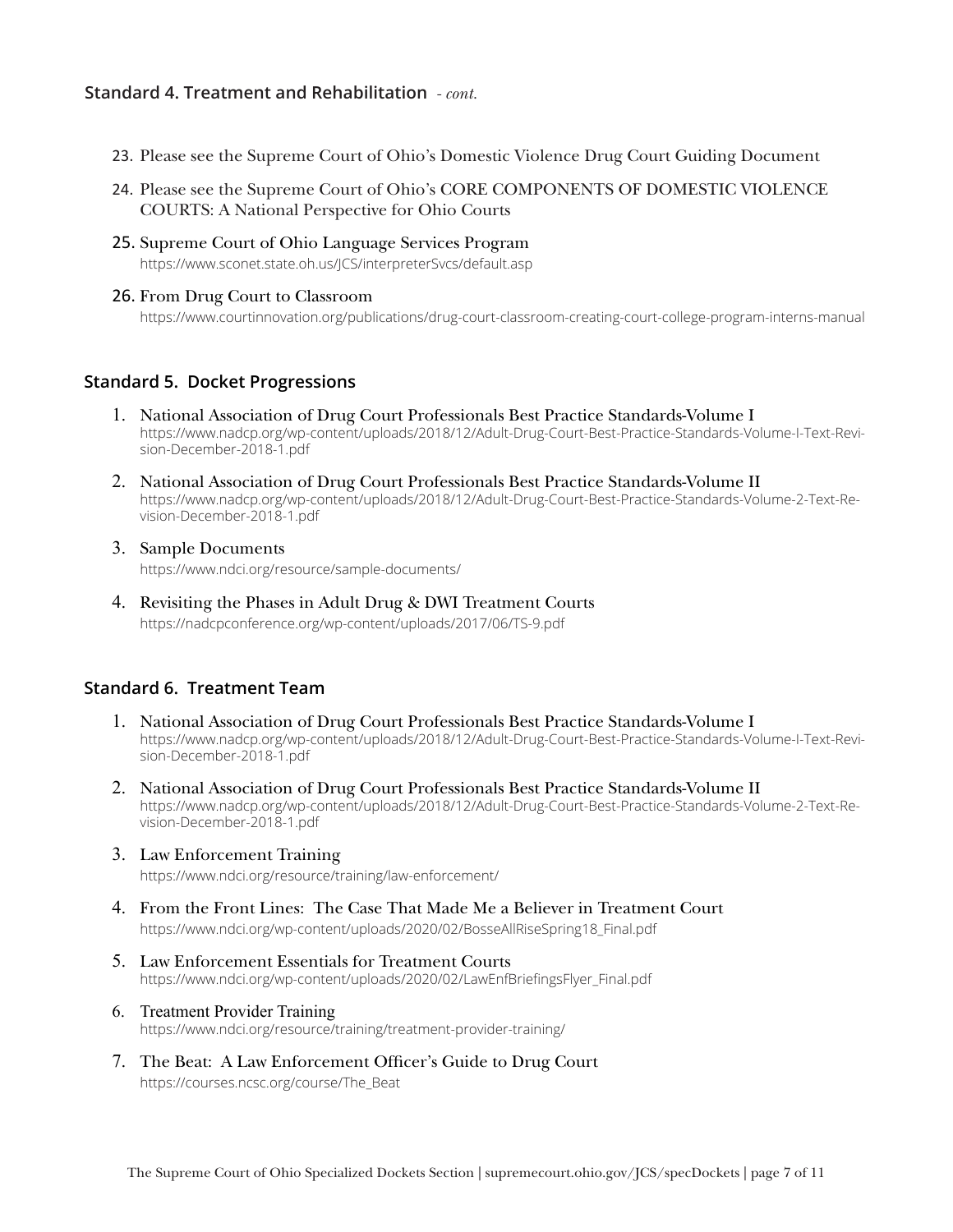# **Standard 6. Treatment Team** *- cont.*

- 8. Sample Documents <https://www.ndci.org/resource/sample-documents/>
- 9. Critical Issues for Defense Attorneys in Drug Court <https://www.ndci.org/wp-content/uploads/Mono4.CriticalIssues.pdf>
- 10. The Role of Defense Counsel in Drug Courts <https://www.american.edu/spa/jpo/initiatives/drug-court/upload/defense-counsel-fact-sheet.pdf>
- 11. The Role of Prosecutors in Drug Treatment Courts <https://www.youtube.com/watch?v=1c2WcIGgoYM>
- 17. The Promise of DWI Courts: What Does It Mean and Why Should Prosecutors Care? <https://www.dwicourts.org/wp-content/uploads/Published%20Chapman%20Article.pdf>
- 12. Practicing Law in Problem Solving Courts <http://www.ohiochannel.org/video/practicing-law-in-problem-solving-courts>
- 13. Drug Court Resources-ASAM

<https://www.asam.org/Quality-Science/quality/guidelines-and-consensus-documents/drug-courts>

#### 14. All Roles

<https://www.ndci.org/all-roles/>

# **Standard 7. Participant Monitoring**

- 1. National Association of Drug Court Professionals Best Practice Standards-Volume I [https://www.nadcp.org/wp-content/uploads/2018/12/Adult-Drug-Court-Best-Practice-Standards-Volume-I-Text-Revi](https://www.nadcp.org/wp-content/uploads/2018/12/Adult-Drug-Court-Best-Practice-Standards-Volume-I-Text-Revision-December-2018-1.pdf)[sion-December-2018-1.pdf](https://www.nadcp.org/wp-content/uploads/2018/12/Adult-Drug-Court-Best-Practice-Standards-Volume-I-Text-Revision-December-2018-1.pdf)
- 2. National Association of Drug Court Professionals Best Practice Standards-Volume II [https://www.nadcp.org/wp-content/uploads/2018/12/Adult-Drug-Court-Best-Practice-Standards-Volume-2-Text-Re](https://www.nadcp.org/wp-content/uploads/2018/12/Adult-Drug-Court-Best-Practice-Standards-Volume-2-Text-Revision-December-2018-1.pdf)[vision-December-2018-1.pdf](https://www.nadcp.org/wp-content/uploads/2018/12/Adult-Drug-Court-Best-Practice-Standards-Volume-2-Text-Revision-December-2018-1.pdf)
- 3. Ignition Interlocks-Increasing Participation and Program Effectiveness <https://www.dwicourts.org/e-learning/ignition-interlocks-increasing-participation-program-effectiveness/>
- 4. Probation Practices in Treatment Court <https://www.ndci.org/wp-content/uploads/2018/09/Probation-Fact-Sheet.pdf>
- 5. Supervising the Impaired Driving Population through the Use of Technology <https://www.dwicourts.org/e-learning/supervising-the-impaired-driving-population-through-use-of-technology/>
- 6. Community Supervision <https://www.ndci.org/community-supervision-2/>
- 7. Using Remote Technology to Enhance Criminal Justice Outcomes: Bringing Treatment Courts, Probation and Parole into the 21<sup>st</sup> Century [https://ndcrc.org/best-practice-topic/using-remote-technology-to-enhance-criminal-justice-outcomes-bringing-treat](https://ndcrc.org/best-practice-topic/using-remote-technology-to-enhance-criminal-justice-outcomes-bringing-treatment-courts-probation-and-parole-into-the-21st-century/)[ment-courts-probation-and-parole-into-the-21st-century/](https://ndcrc.org/best-practice-topic/using-remote-technology-to-enhance-criminal-justice-outcomes-bringing-treatment-courts-probation-and-parole-into-the-21st-century/)
- 8. Motivational Interviewing for Probation Officers [https://ndcrc.org/wp-content/uploads/2020/08/Motivational\\_Interviewing\\_for\\_Probation\\_Officers\\_Tipping\\_the\\_Bal](https://ndcrc.org/wp-content/uploads/2020/08/Motivational_Interviewing_for_Probation_Officers_Tipping_the_Balance_Toward_Change.pdf)[ance\\_Toward\\_Change.pdf](https://ndcrc.org/wp-content/uploads/2020/08/Motivational_Interviewing_for_Probation_Officers_Tipping_the_Balance_Toward_Change.pdf)

The Supreme Court of Ohio Specialized Dockets Section | [supremecourt.ohio.gov/JCS/specDockets](http://www.supremecourt.ohio.gov/JCS/specDockets/default.asp) | page 8 of 11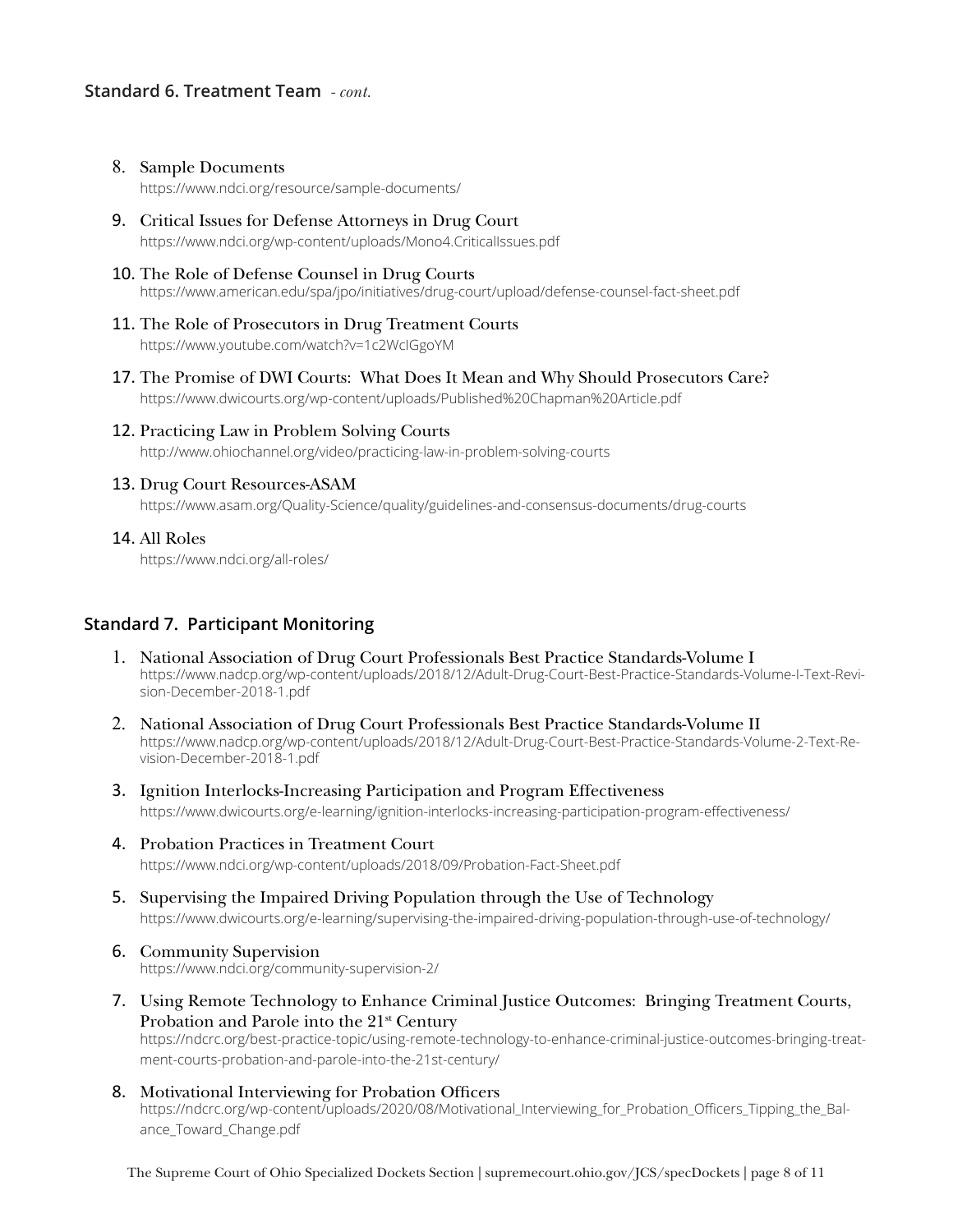## **Standard 8. Incentives, Sanctions, and Therapeutic Adjustments**

- 1. National Association of Drug Court Professionals Best Practice Standards-Volume I [https://www.nadcp.org/wp-content/uploads/2018/12/Adult-Drug-Court-Best-Practice-Standards-Volume-I-Text-Revi](https://www.nadcp.org/wp-content/uploads/2018/12/Adult-Drug-Court-Best-Practice-Standards-Volume-I-Text-Revision-December-2018-1.pdf)[sion-December-2018-1.pdf](https://www.nadcp.org/wp-content/uploads/2018/12/Adult-Drug-Court-Best-Practice-Standards-Volume-I-Text-Revision-December-2018-1.pdf)
- 2. Incentives and Sanctions <https://www.ndci.org/webinar-incentives-and-sanctions/>
- 3. Making the Most of Incentives and Sanctions <https://www.ndci.org/wp-content/uploads/BehaviorModification101forDrugCourts.pdf>
- 4. National Drug Court Institute Resources <https://www.ndci.org/resource/training/incentives-and-sanctions/>
- 5. Incentives Sanctions and Therapeutic Adjustments <https://nadcpconference.org/wp-content/uploads/2017/07/C-2-1.pdf>

# **Standard 9. Substance Monitoring**

- 1. National Association of Drug Court Professionals Best Practice Standards-Volume II [https://www.nadcp.org/wp-content/uploads/2018/12/Adult-Drug-Court-Best-Practice-Standards-Volume-2-Text-Re](https://www.nadcp.org/wp-content/uploads/2018/12/Adult-Drug-Court-Best-Practice-Standards-Volume-2-Text-Revision-December-2018-1.pdf)[vision-December-2018-1.pdf](https://www.nadcp.org/wp-content/uploads/2018/12/Adult-Drug-Court-Best-Practice-Standards-Volume-2-Text-Revision-December-2018-1.pdf)
- 2. What 2012 SAMHSA Guidelines on EtG/EtS Mean for Drug Courts <https://www.ndci.org/what-the-2012-samhsa-guidelines-on-etgets-means-for-drug-courts/>
- 3. Urine Creatinine Measurements in Abstinence Monitoring <https://www.ndci.org/post-8960/>
- 4. Onsite Heroin Screening <https://www.ndci.org/wp-content/uploads/2018/09/Heroin-Screening.pdf>
- 5. Oral Fluid Testing <https://www.ndci.org/wp-content/uploads/2018/09/Oral-Fluid-Drug-Testing-Foils-Cheaters.pdf>
- 6. Best Practices Review: Drug & Alcohol Testing <https://nadcpconference.org/wp-content/uploads/2017/06/A-14.pdf>
- 7. Drug Testing 101 <http://www.supremecourt.ohio.gov/JCS/specDockets/conference/2018/materials/F2/F2.pdf>
- 8. Commission on Specialized Dockets Substance Monitoring Guidance <https://www.supremecourt.ohio.gov/JCS/specDockets/substanceMonitoringGuide.pdf>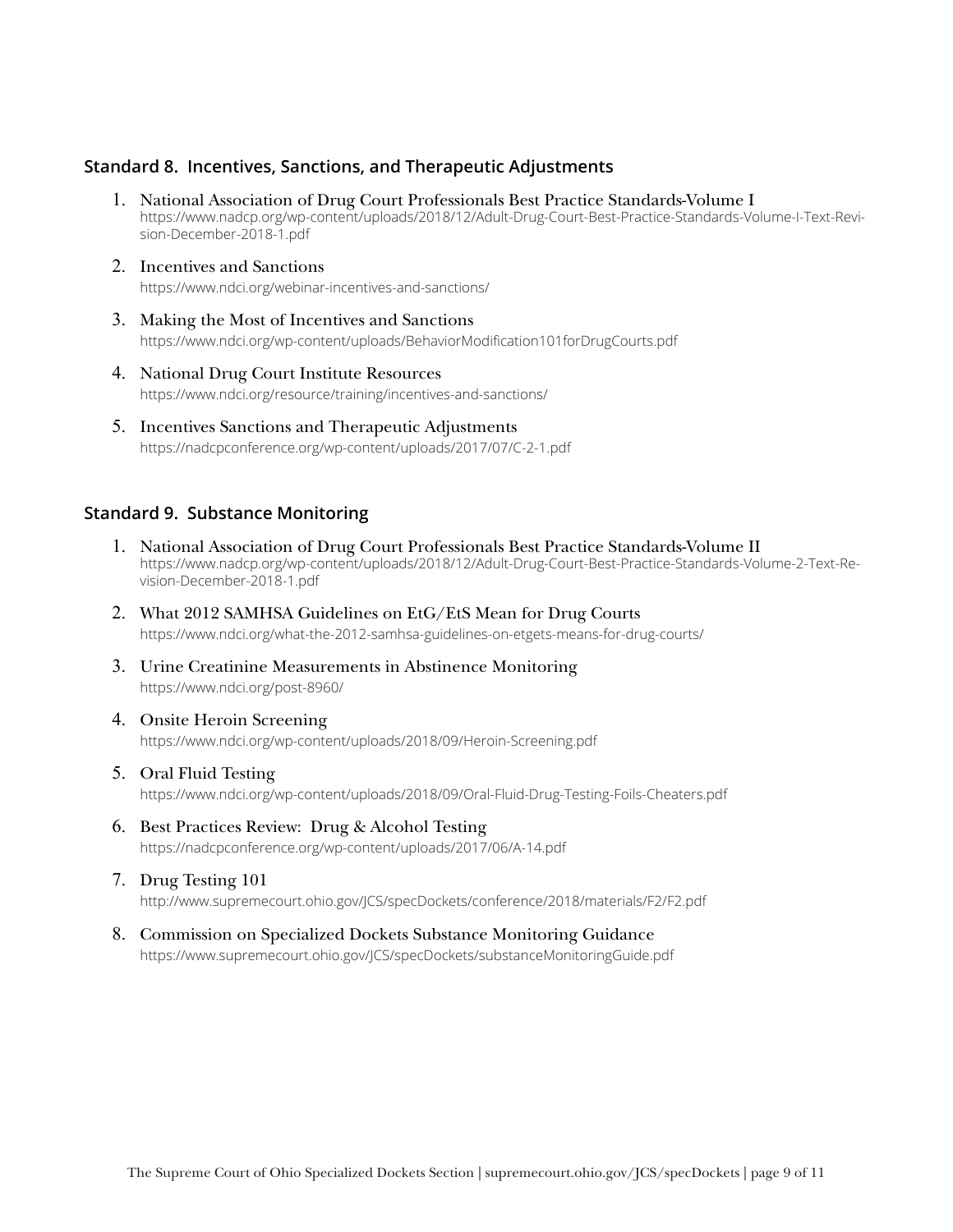# **Standard 10. Program Completion**

- 1. National Association of Drug Court Professionals Best Practice Standards-Volume I [https://www.nadcp.org/wp-content/uploads/2018/12/Adult-Drug-Court-Best-Practice-Standards-Volume-I-Text-Revi](https://www.nadcp.org/wp-content/uploads/2018/12/Adult-Drug-Court-Best-Practice-Standards-Volume-I-Text-Revision-December-2018-1.pdf)[sion-December-2018-1.pdf](https://www.nadcp.org/wp-content/uploads/2018/12/Adult-Drug-Court-Best-Practice-Standards-Volume-I-Text-Revision-December-2018-1.pdf)
- 2. National Association of Drug Court Professionals Best Practice Standards-Volume II [https://www.nadcp.org/wp-content/uploads/2018/12/Adult-Drug-Court-Best-Practice-Standards-Volume-2-Text-Re](https://www.nadcp.org/wp-content/uploads/2018/12/Adult-Drug-Court-Best-Practice-Standards-Volume-2-Text-Revision-December-2018-1.pdf)[vision-December-2018-1.pdf](https://www.nadcp.org/wp-content/uploads/2018/12/Adult-Drug-Court-Best-Practice-Standards-Volume-2-Text-Revision-December-2018-1.pdf)
- 3. Sample Documents <https://www.ndci.org/resource/sample-documents/>

### **Standard 11. Professional Education**

- 1. National Drug Court Institute <https://www.ndci.org/>
- 2. National Drug Court Resource Center <https://ndcrc.org/>
- 3. Center for Court Innovation [https://www.courtinnovation.org/areas-of-focus/treatment-courts](https://www.courtinnovation.org/areas-of-focus/treatment-courts )
- 4. National Center for State Courts <https://www.ncsc.org/services-and-experts/areas-of-expertise/problem-solving-courts>
- 5. Treatment Court Online <http://treatmentcourts.org/>
- 6. DWI Court Foundational Training <https://www.dwicourts.org/resources/training/foundational-training/>
- 7. Sample Documents <https://www.ndci.org/resource/sample-documents/>
- 8. Ohio Judicial College <https://www.sconet.state.oh.us/Boards/judCollege/default.aspx>